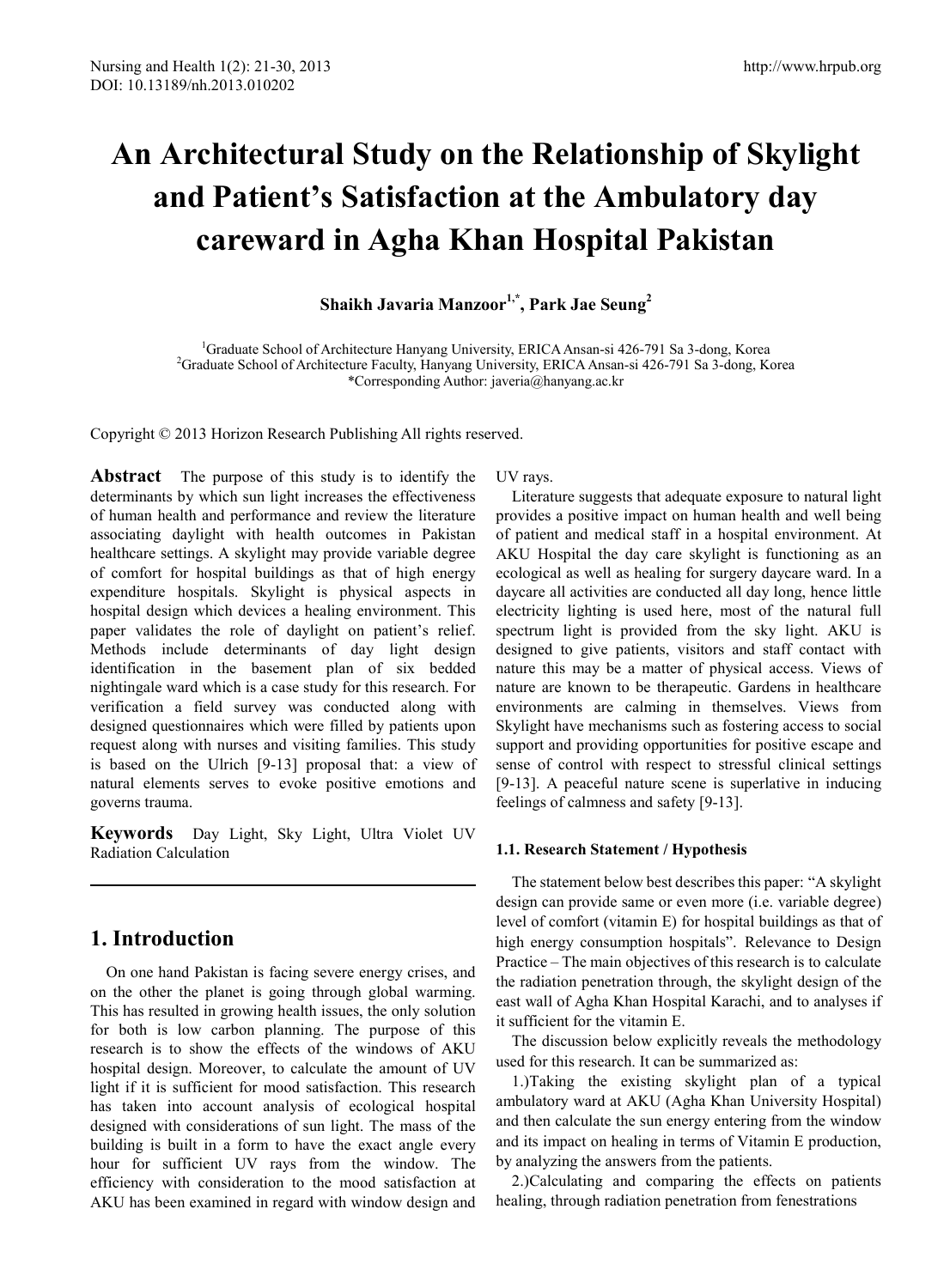## 1.1.1. Background and Objective

In recent times and in coming future, patients will chose hospitals and healthcare settings not only for best clinical services available, but rather for those that best satisfy their expectations for mood satisfaction and healing environments in which safety, dignity and personal comfort are key variables.

It is well established internationally that the recovery of patients in hospitals and healthcare settings is affected by their experience of the environment that surrounds them. The aim of this paper is to observe patient's satisfaction according to the evidence based design, since hospital promotes healing and mood satisfaction. The classical element on health benefits applied here is day light. The replies from the questionnaire suggested that surgical wards without day light for diagnostics and curing have contributed in stress, depression, and anxiety. Staff members and visitor's included, terms such as confusion, dull, shabby, for the window less area. Spaces with artificial glare with little natural light, were termed as isolation physical restraints by the staff for the basement wards without skylight design.

# **2. Materials and Methods**

A three month quasi experiment was conducted, on site by author after survey. The patients at day care center were invited to participate in a questionnaire regarding the aesthetics of the day care space in relationship to the healing, and well- being amongst the patients. The study was approved by the Agha Khan University (AKU) hospital's Public Relations Committee for Medical and Healthcare Research Ethics and the privacy ombudsman for the research at the Agha Khan Hospital Data Service for facilitating the data collection. More than hundred answers have been analyzed statistically. Results indicate crucial findings are the quantitative observation and opinion compared with numerical data of luminance of daylight in the ward environment with regard to satisfaction and vision comfort. For social and symbolic healing luminous ambiance is a vital aspect for hospital healing environment. Implications includes preceding scientific studies by Ulrich have tested that surgery patients having sight to nature in ward spent less time in hospital. Since AKU nursing administration registered 3.4 days of hospitalization as an average for 2012. This is intended to be reduced to 3 days by 2013. Recently the surgical day care ward is designed to release the patient same day after surgery.

In recent times and in coming future, patients will chose hospitals and healthcare settings not only for best clinical services available, but rather for those that best satisfy their expectations for mood satisfaction and healing environments in which safety, dignity and personal comfort are key variables.

It is well established internationally that the recovery of patients in hospitals and healthcare settings is affected by

their experience of the environment that surrounds them. The aim of this paper is to observe patient's satisfaction according to the evidence based design, since hospital promotes healing and mood satisfaction. The classical element on health benefits applied here is day light. The replies from the questionnaire suggested that surgical wards without day light for diagnostics and curing have contributed in stress, depression, and anxiety. Staff members and visitor's included, terms such as confusion, dull, shabby, for the window less area. Spaces with artificial glare with little natural light, were termed as isolation physical restraints by the staff for the basement wards without skylight design.

## **2.1. Theoretical Study**

The psychological behavioral effects of natural light, on humans have been investigated in the fields of mood satisfaction. Human biology and psychology [13] studies indicate that: neuron hormonal mechanisms regulated by the appropriate environmental lighting can cause in elevated mood, alertness, and arousal, resulting an increased productivity and efficiency and reduced cognitive impairment and sleepiness. However, limited studies have carried out on the effect of daylight, and the presence of windows on healthcare employees' health and performance, for Asian countries, specially Pakistan (Table 1).

It is normally believed that closely controlled conditions equate with better comfort. Analysis of field surveys and adaptive comfort theories have made it clear that while closely controlled is one way of achieving comfort it is not the only way. The healthcare architects can best utilize the sunlight by minimizing the radiation effects. It is the ultra violent radiant energy emitted by sun as a result of its nuclear fusion reactions.

Most healthcare settings, as well as other buildings, are lit by a combination of daylight entering through windows and skylights and electric-light sources. It is important to understand how these two types of light sources differ to understand their relative impacts on human health and performance. Sunlight is electromagnetic radiation in the wavelength range that can be absorbed by the photo receptors of the eye. Sunlight provides a balanced spectrum of colors with elements in all parts of the visible wavelength range [7]. The actual wavelengths present in daylight vary over the day with latitude, meteorological conditions, and seasons [5].

One of the well-known beneficial photochemical process that occur this way in the body is the metabolism of vitamin D. Research shows that most of the vitamin D in the blood can only be derived by exposure to light [6]. The UV radiation in the daylight is considered to be important for this process to occur. Most people are able to metabolize vitamin D by exposure to light.

2.1.1. Previous Studies Review: Correlation with Independent terminologies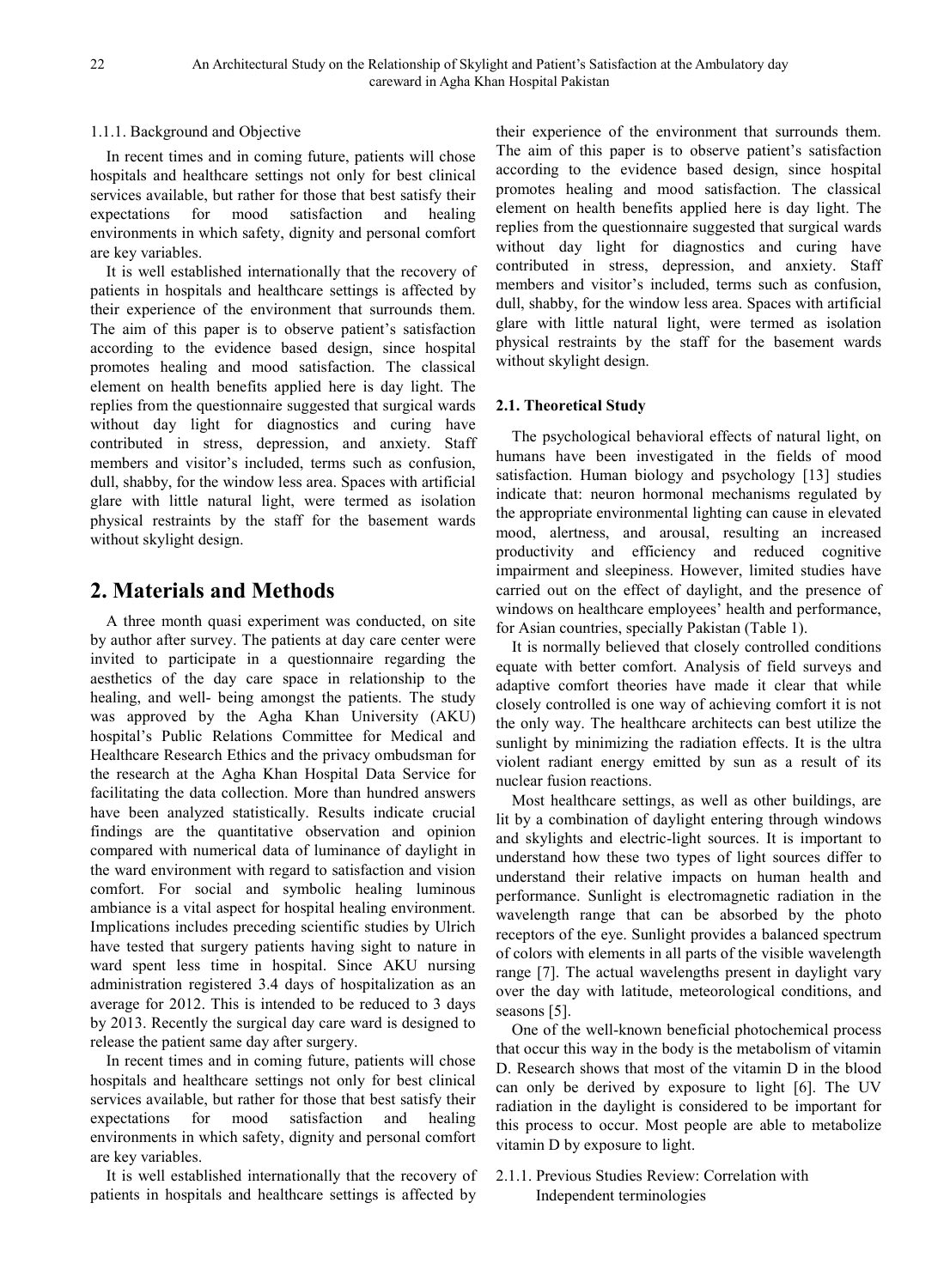The other objectives achieved here from the questionnaire were the following terms, and there explanation by the patients, staff and visitors.

1). Image, the visual concept of the building refers to and the ways of the building attracting attention to itself. The form of the building and the symbolic attributes

2). Community refers to how the building and its site represents a better hospital neighborhood and identity in terms of safety, security, and privacy.

3). Efficient functionality is an attribute in which the building is able to respond to the work which is held in process in it; and flow of people, equipment, and material.

4). Security here is defined as the level to which the building can segregate sensitive functions from one another and prevent the entry of people to restricted areas.

5). Flexibility is defined as the degree to which the building plan can be rearranged to conform to revised work progress and personnel changes.

7). Technical Performance refers to how the building operated in terms of mechanical systems, electrical systems and industrial processes.

8). Human performance is defined as how the building provides a physically and psychologically comfort to the residence, to work and live.

This paper shows another way of attaining comfort levels i.e. by constructing better windows and skylights for hospitals of Karachi. While the complex incorporates state-of-the-art educational and medical technologies, it also demonstrates that a modern architectural solution should preserve the spirit of its culture.

## **2.2. Impact of Sun Light on Human Health and Performance**

Finally there is a discussion on a model hospital window, considered as an Eco-Hospital window designed to take the advantage of green landscapes for obtaining the varying degree comfort levels as with the controlled methods. Research explores the role of design in improving the quality of patient environments to support the healing process and stimulate wellbeing. Questionnaire studies showed that bedridden patients assign especially high preference to having a hospital window view of nature [9].

Sun Light impacts human health and performance by two main mechanisms:

1. Controlling the body's circadian system

2. Affecting mood and alertness

In this section of paper, above two mechanisms is described and the specific impacts on human health and performance are outlined.

Most healthcare settings, as well as other buildings, are lit by a combination of daylight entering through windows and skylights and electric-light sources. It is important to understand how these two types of light sources differ to understand their relative impacts on human health and performance.

Sunlight is electromagnetic radiation in the wavelength range that can be absorbed by the photo-receptors of the eye. Sunlight provides a balanced spectrum of colors with elements in all parts of the visible wavelength range. The actual wavelengths present in daylight vary over the day with latitude, meteorological conditions, and seasons [5].

A recent randomized prospective study assessed whether the amount of sunlight in a hospital room modifies a patient's psycho-social health, quantity of analgesic medication used, and pain medication cost [14]. Patients undergoing elective cervical and lumbar spinal surgeries were admitted to the bright or the dim side of the same hospital unit postoperatively. The outcomes measured included the standard morphine equivalent of all ovoid medication used postoperatively by patients and their subsequent pharmacy cost. Patients staying on the bright side of the hospital unit were exposed to 46% higher-intensity sunlight on average. This study found that patients exposed to an increased intensity of sunlight experienced less perceived stress, marginally less pain, took 22% less analgesic medication per hour, and had 21% less pain medication costs [14].

# **3. Comprehensive Evaluation**

The warm summers in Karachi coupled with the intense high-altitude sunshine make passive solar control of skylight one of the important design considerations.

The uncontrolled solar gain results in high cooling loads and excessive illumination, and also increases glare. The first strategy in sunlight and radiation passive cooling is solar heat gain avoidance, which can be achieved primarily through shading and selection of appropriate glazing devices e.g. Mashrabiya and Brise soleil.

#### **3.1. Impact of Sun Light On Human Health and Performance**

Finally there is a discussion on a model hospital window, considered as an Eco-Hospital window designed to take the advantage of green landscapes for obtaining the varying degree comfort levels as with the controlled methods. Research explores the role of design in improving the quality of patient environments to support the healing process and stimulate wellbeing. Questionnaire studies showed that bedridden patients assign especially high preference to having a hospital window view of nature [8].

Sun Light impacts human health and performance by two main mechanisms:

1. Controlling the body's circadian system

2. Affecting mood and alertness

In this section of paper, above two mechanisms is described and the specific impacts on human health and performance are outlined.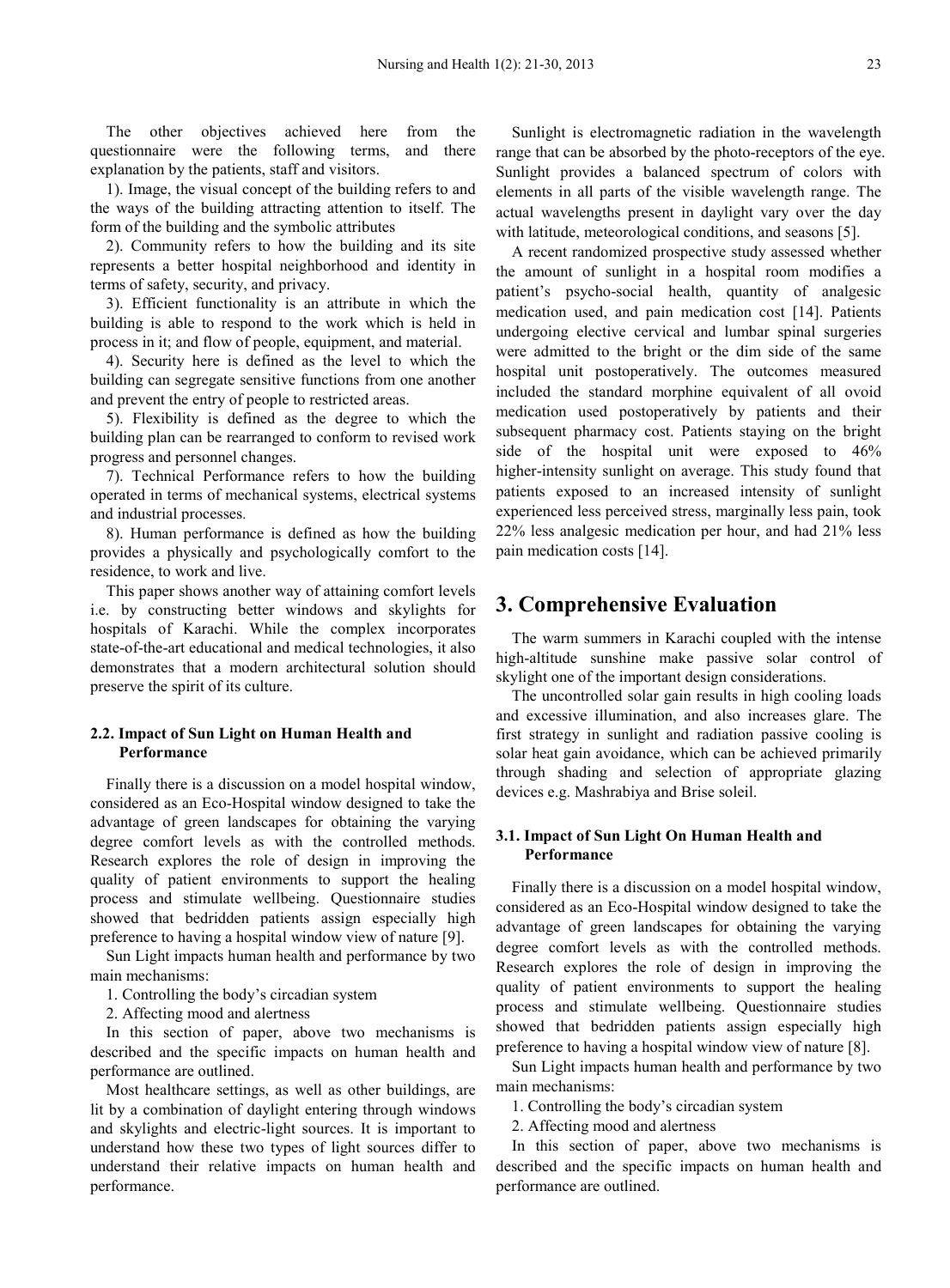

Figure 1. The patient with the waiting accompanying for recovery under the sun, after anesthesia, for eye operation, on  $3<sup>rd</sup>$  March 2013, 11:30 PM. As shown in the Table. 1. The section shows the detail of the skylight, where the picture is taken

#### 3.1.1. Analysis on Preferences light

The sun also creates few problems for living beings. For example, extreme heat which is often undesirable for it causes an increase in temperature. Therefore people have found ways over time to use the power of sun and reduce its negative effects. Nevertheless, the architects have also played role in maneuvering this source intelligently. When this ultra violet radiation is not absorbed by the atmosphere or other protective coating, it can cause adverse effects for humans in general and the overall climate in particular.

Design of the site section where some buildings faces direct light from sun. Providing exposure to nature and other positive distractions to calm patients, reduce stress and pain.



Source: http://www.payette.com (used with permission of Payette)

**Figure 2.** Section of the Agha Khan typical ward area

3.1.1. Analysis of High-Performance Features and Systems:

AKU is an Eco-Hospital with an energy efficient skylight which uses the surrounding natural resources to heat, cool, and views. This research highlights the importance of the ecological skylight architecture, to optimize comfort, and views [3]. After the questionnaire had been analyzed from (Table.1) it was clear that a space with natural light were highly preferred and resulted into the mood satisfaction of the patients, and other users. The second part of this research focuses on one hand: how to design such spaces which maximizes the exposure to sun. On the other hand it provides shading device to control the over whelming sun at certain hours of time.

## 3.1.2. Concept of Mashrabiya and Brise soleil.

At AKU Mashrabiya concept is used to soften the rays of sun. It is the Arabic term given to a type of projecting oriel window enclosed with carved wood latticework. (Mashrabiyas were mostly used in houses, public buildings such as hospitals, inns, schools and government buildings).

AKU uses Brise soleil design to maximize the use of UV rays along with softening the radiation. Brise soleil, sometimes brise-soleil (breez-soh-ley, from French, "sun breaker"), in architecture refers to a variety of permanent sun-shading techniques, ranging from the simple patterned concrete walls popularized by Le Corbusier.



**Figure 3. a,b,c,d,e, clockwise.** The use of windows, Mashrabiya gate 3b: The courtyard to invite nature in the interior spaces

3c: The corridors looking on to the courtyard and fulfilling the accessibility criteria, providing a healing environment

3d: Corridor Brise soleil connect to the exterior space, a passive architecture approach.

3e: spacious ICU design comfortable for the staff, family and patients The above windows design picture, used after the permission of AKU. (The approval was granted by the privacy ombudsman for the research at AKU public affairs department)

## **3.2. Analysis of the Questions Regarding the Satisfaction Regarding Healthcare Environments**

The most important question arise here is "What do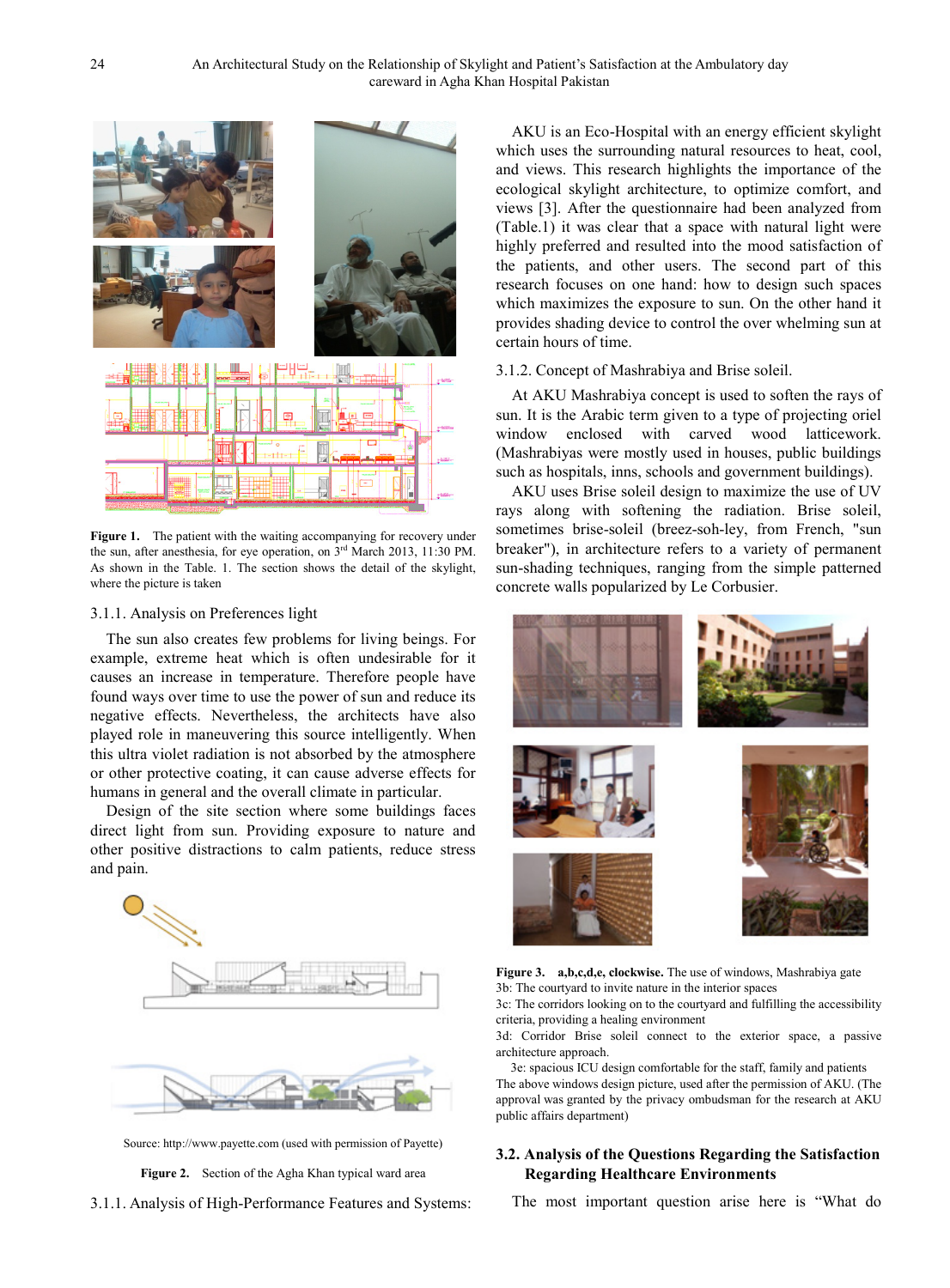patients (and employees) need to see from the window" and 1) "Which architectural and atmospheric elements viewed from the window are perceived to enhance wellbeing and satisfaction"?

2). Secondly concerning the Healing Environments that should be more than 'just' designing a proper environment that reduces hospitalization duration or asking questions e. g. Can the views from Window reduce the hospitalization time.

3). Focusing on smooth care delivery processes (window and views production orientation)

4). Proposing a design for future: a more pleasant hospital window than present available.

Questionnaire: patients satisfaction on views.



**Figure 4.** The presented of model questions from the questionnaire

3.2.1. Analysis of the questionnaire from Nurse

1). How do people classify window views in terms of their health status?

2). What is to be understood and treated about the windows?

3). The experience varies on the basic of a scientific diagnosis of the surgical disease of the patient vs. assessment of the overall state of health/illness of persons

4). How is suffering to be treated?

The search for the answer to the question "What explains movement toward the health: end of the health/illness?" led to the study of windows and views resources. Such resources are conceptualized in terms of the overall construct of the sense of orientation and meaningfulness.

The better view, breath and heart beat through views is clearly not a particular coping strategy, but a general orientation to life.

The hypothesis proposed is that the stronger the views

from windows, the greater the likelihood of moving toward the healthy hospitals (Figure. 4) Questions regarding the sun light compared to electric lighting were asked. Finally, calculating and comparing the effects on patients healing while calculating UV rays from windows.

Unless it is properly calculated, it would be difficult to minimize the radiation. For the purposes of this paper, the calculations on the longest day of the year i.e. June 22nd were made (Table. 2). These calculations were subject to

the orientations of the building. The formula can be used for radiation calculations as shown in (Table . 2 and 3).

The better view, breath and heart beat through views is clearly not a particular coping strategy, but a general orientation to life. The hypothesis proposed is that the stronger the views from windows, the greater the likelihood of moving toward the healthy hospitals (Figure.4) Questions regarding the sun light compared to electric lighting were asked. Finally, calculating and comparing the effects on patients healing while calculating UV rays from windows.

Unless it is properly calculated, it would be difficult to minimize the radiation. For the purposes of this paper, the calculations for the east wall on the longest day of the year i.e. June  $22<sup>nd</sup>$  (table. 2) as well as the shortest day that is  $22<sup>nd</sup>$  December (table. 3) were made (Table2). These calculations were subject to the orientations of the building.

| type of users      | n <sub>0</sub> | age    | electricity<br>lighting | sky light                                                    |
|--------------------|----------------|--------|-------------------------|--------------------------------------------------------------|
| Children           | 20             | $5-10$ | confusion               | recovery<br>appreciably greater                              |
| Male patients      | 20             | 70     | dull                    | balanced spectrum<br>of light                                |
| Female<br>patients | 10             | 65     | fear                    | pleasantness and<br>calmness                                 |
| <b>Nurse</b>       | 10             | 30     | sleepiness              | wake fully relaxed                                           |
| Male visitor       | 20             | 45     | anger                   | restoration to<br>positive change<br>with in five<br>minutes |
| Female<br>visitor  | 20             | 45     | sadness                 | emotional and self<br>report converged                       |
| Total              | 100            |        |                         |                                                              |

**Table 1.** The table above was built up from the questionnaire

3.2.2. Quantitative Evaluation Indicators: Solar Constant

As we all know that Sun is the brightest star in the solar system. It gives us light which is a valuable source of heat energy.

It can be considered as the 'life blood' for all living things on the planet and without which, almost all the living organisms would fail to exist.

The Solar constant is the amount of the Sun's incoming ultra violet radiation per unit area, measured on the outer surface of earth's atmosphere. It includes all types of solar radiations, not just the visible light.

The (Figure. 5) is used for calculations in formulas used in (Table 2) where the UV light entering the space is measured.

The following value is added in all the calculation of radiations for final columns of all readings in (Table 2&3).

 $I_0$  = 1353 watts /sq meters (1)

Equation 1 shows  $I_0$  = intensity of the outer surface of the earth 'solar constant'. Although I<sub>o</sub> is never constant, and it varies with the different environment conditions. But we always take an average which is solar constant as shown above. The formula can be used for radiation calculations as shown in (Table  $2 \& 3$ ).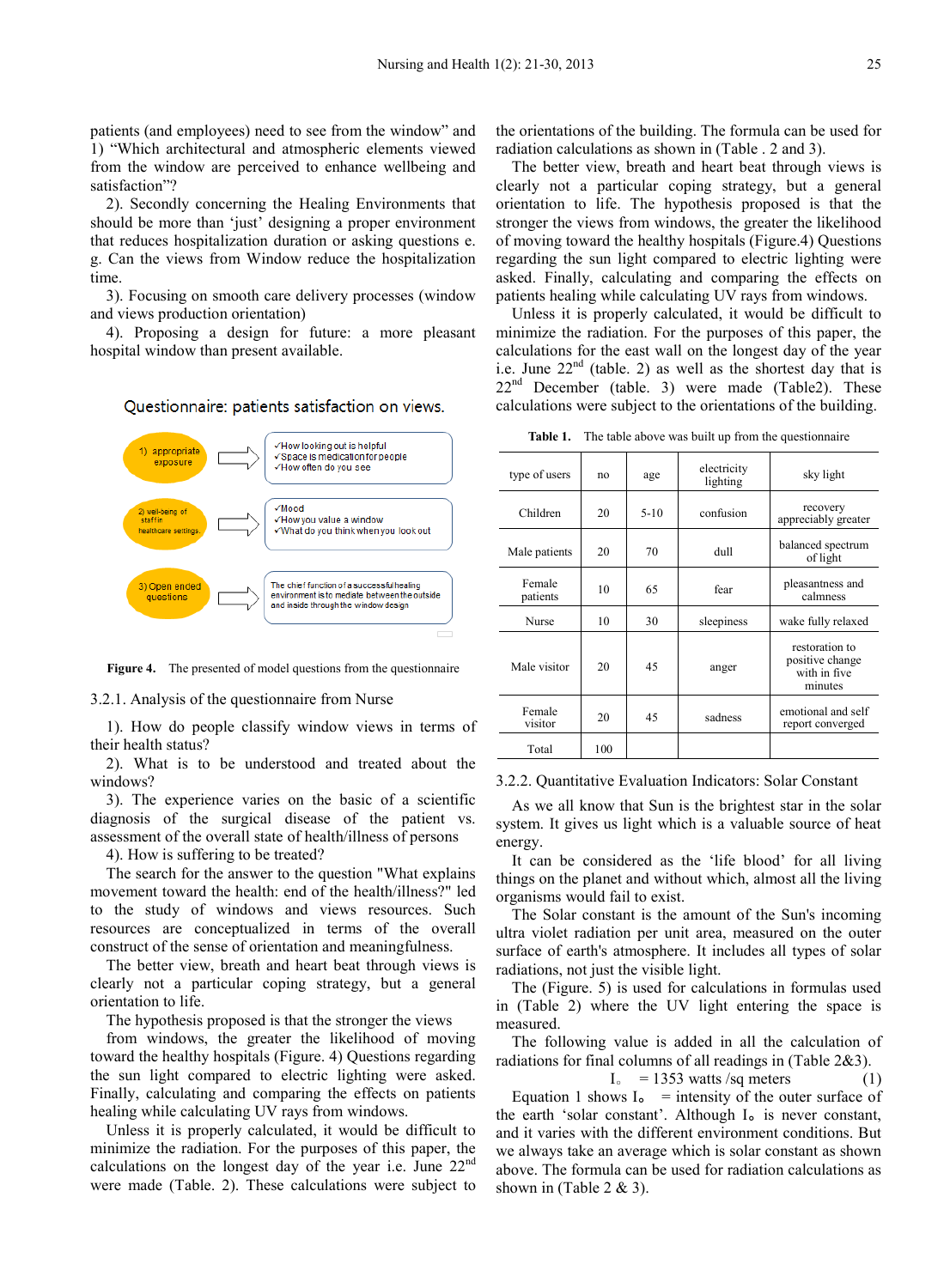Table 2. Readings from east window on 21<sup>st</sup> June which is the longest day and comparison with the 21<sup>st</sup> December which is the shortest day (any given year). Review of sun from 22 feet by 5 feet skylight, which is equal t

|                         |                  | Readings on 21st JUNE |                                     |                                      |                                    |                                 |                                 |                      |                                               |                        |                                       |
|-------------------------|------------------|-----------------------|-------------------------------------|--------------------------------------|------------------------------------|---------------------------------|---------------------------------|----------------------|-----------------------------------------------|------------------------|---------------------------------------|
|                         |                  |                       |                                     |                                      |                                    |                                 |                                 |                      |                                               |                        |                                       |
|                         |                  |                       |                                     |                                      |                                    |                                 |                                 |                      |                                               |                        |                                       |
| Elevation (orientation) | Glazed Area (m2) | Timings               | Wall Azimuth (degrees) <sup>o</sup> | Altitude (angle degree) <sup>°</sup> | Solar Azimuth (angle) <sup>°</sup> | Wall Solar Azimuth <sup>o</sup> | Angle of Incidence <sup>°</sup> | Direct Rad. 850 W/m2 | Direct Rad. through Window Watts<br>permeter2 | Diffused Rad. 350 W/m2 | Total Radiation Watt per meter square |
|                         | $\overline{c}$   | $6:00~\mathrm{AM}$    | 90                                  | 13                                   | $70\,$                             | 20.00                           | 0.92                            | 778.27               | 1167.40                                       | 525.00                 | 1692.40                               |
|                         | $\overline{c}$   | $7:00~\mathrm{AM}$    | 90                                  | 25                                   | $77 \,$                            | 13.00                           | 0.88                            | 750.62               | 1125.93                                       | 525.00                 | 1650.93                               |
|                         | $\overline{c}$   | $8:00~\mathrm{AM}$    | 90                                  | 39                                   | 85                                 | 5.00                            | 0.77                            | 658.06               | 987.09                                        | 525.00                 | 1512.09                               |
|                         | $\overline{2}$   | 9:00 AM               | 90                                  | 51                                   | 90                                 | $0.00\,$                        | 0.63                            | 534.92               | 802.38                                        | 525.00                 | 1327.38                               |
|                         | $\overline{c}$   | 10:00 AM              | 90                                  | 63                                   | 101                                | 11.00                           | 0.45                            | 378.80               | 568.20                                        | 525.00                 | 1093.20                               |
|                         | $\overline{c}$   | 11:00 AM              | 90                                  | 75                                   | 120                                | 30.00                           | 0.22                            | 190.52               | 285.78                                        | 525.00                 | 810.78                                |
| East                    | $\overline{c}$   | 12:00 PM              | 90                                  | 82                                   | 180                                | 90.00                           | 0.00                            | 0.00                 | 0.00                                          | 525.00                 | 525.00                                |
|                         | $\overline{c}$   | $1:00\ \mathrm{PM}$   | 90                                  | 75                                   | 240                                | 90.00                           | 0.00                            | 0.00                 | 0.00                                          | 525.00                 | 525.00                                |
|                         | $\overline{c}$   | 2:00 PM               | 90                                  | 63                                   | 259                                | 90.00                           | 0.00                            | 0.00                 | $0.00\,$                                      | 525.00                 | 525.00                                |
|                         | $\overline{c}$   | 3:00 PM               | 90                                  | 51                                   | 270                                | 90.00                           | 0.00                            | 0.00                 | 0.00                                          | 525.00                 | 525.00                                |
|                         | 2                | 4:00 PM               | 90                                  | 39                                   | 275                                | 90.00                           | 0.00                            | 0.00                 | 0.00                                          | 525.00                 | 525.00                                |
|                         | 2                | 5:00 PM               | 90                                  | 25                                   | 283                                | 90.00                           | 0.00                            | 0.00                 | 0.00                                          | 525.00                 | 525.00                                |
|                         | 2                | 6:00 PM               | 90                                  | 13                                   | 290                                | 90.00                           | 0.00                            | 0.00                 | 0.00                                          | 525.00                 | 525.00                                |
|                         |                  |                       |                                     |                                      |                                    |                                 |                                 |                      | 4936.79                                       | 6825.00                | 11761.79                              |
|                         |                  |                       |                                     |                                      |                                    |                                 |                                 |                      |                                               |                        |                                       |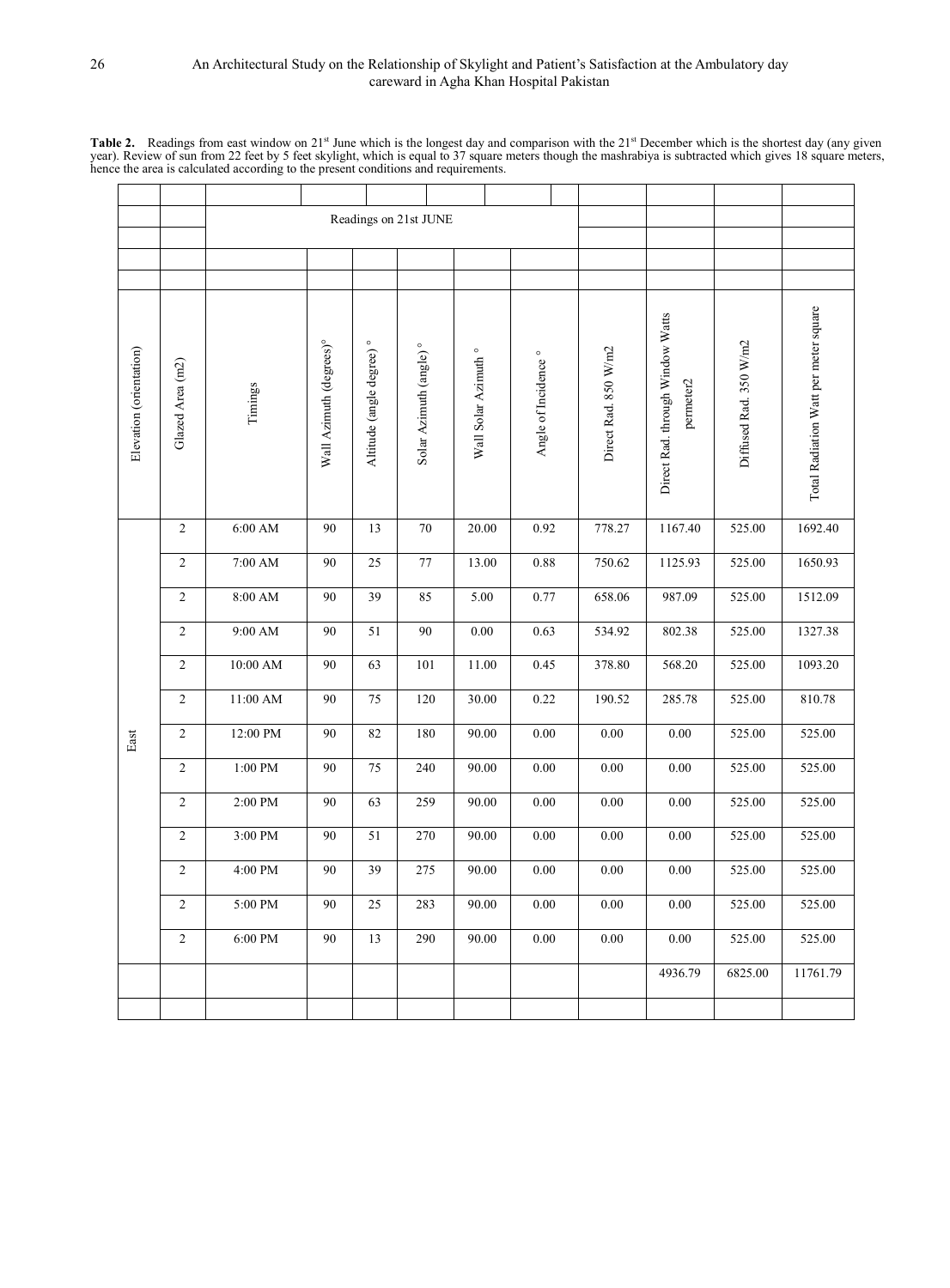|                         |                  | Readings on 21 <sup>st</sup> December |                           |                  |                                    |                                 |                                 |                      |                                  |                        |                                          |
|-------------------------|------------------|---------------------------------------|---------------------------|------------------|------------------------------------|---------------------------------|---------------------------------|----------------------|----------------------------------|------------------------|------------------------------------------|
|                         |                  |                                       |                           |                  |                                    |                                 |                                 |                      |                                  |                        |                                          |
|                         |                  |                                       |                           |                  |                                    |                                 |                                 |                      |                                  |                        |                                          |
| Elevation (orientation) | Glazed Area (m2) | $\ensuremath{\text{Time}}$            | Wall Azimuth <sup>o</sup> | Altitude angle ° | Solar Azimuth (angle) <sup>°</sup> | Wall Solar Azimuth <sup>o</sup> | Angle of Incidence <sup>°</sup> | Direct Rad. 850 W/m2 | Direct Rad. through Window Watts | Diffused Rad. 350 W/m2 | Total Radiation Watt per meter<br>square |
|                         | $\sqrt{2}$       | $6:00$ AM                             | 90                        | $\boldsymbol{0}$ | 110                                | 20.00                           | 0.94                            | 798.74               | 1198.11                          | 525.00                 | 1723.11                                  |
|                         | $\sqrt{2}$       | $7:00$ AM                             | $90\,$                    | $\mathbf{1}$     | 117                                | 27.00                           | 0.89                            | 757.24               | 1135.86                          | 525.00                 | 1660.86                                  |
|                         | $\sqrt{2}$       | $8:00\,\mathrm{AM}$                   | $90\,$                    | 14               | 130                                | 40.00                           | 0.74                            | 631.80               | 947.69                           | 525.00                 | 1472.69                                  |
|                         | $\sqrt{2}$       | $9:00$ AM                             | 90                        | $22\,$           | 140                                | 50.00                           | $0.60\,$                        | 506.58               | 759.88                           | 525.00                 | 1284.88                                  |
|                         | $\overline{c}$   | 10:00 AM                              | 90                        | $27\,$           | 149                                | 59.00                           | 0.46                            | 390.07               | 585.10                           | 525.00                 | 1110.10                                  |
|                         | $\sqrt{2}$       | 11:00 AM                              | $90\,$                    | $31\,$           | 163                                | 73.00                           | 0.25                            | 213.02               | 319.53                           | 525.00                 | 844.53                                   |
| East                    | $\sqrt{2}$       | 12:00 PM                              | 90                        | 33               | 180                                | 90.00                           | $0.00\,$                        | $0.00\,$             | $0.00\,$                         | 525.00                 | 525.00                                   |
|                         | $\sqrt{2}$       | 1:00 PM                               | 90                        | 31               | 195                                | 90.00                           | $0.00\,$                        | $0.00\,$             | $0.00\,$                         | 525.00                 | 525.00                                   |
|                         | $\boldsymbol{2}$ | 2:00 PM                               | $90\,$                    | 27               | 210                                | 90.00                           | 0.00                            | 0.00                 | $0.00\,$                         | 525.00                 | 525.00                                   |
|                         | $\sqrt{2}$       | 3:00 PM                               | $90\,$                    | $22\,$           | 220                                | 90.00                           | $0.00\,$                        | $0.00\,$             | $0.00\,$                         | 525.00                 | 525.00                                   |
|                         | $\sqrt{2}$       | 4:00 PM                               | $90\,$                    | 14               | 230                                | 90.00                           | $0.00\,$                        | $0.00\,$             | $0.00\,$                         | 525.00                 | 525.00                                   |
|                         | $\sqrt{2}$       | 5:00 PM                               | 90                        | $\mathbf{1}$     | 240                                | 90.00                           | $0.00\,$                        | $0.00\,$             | $0.00\,$                         | 525.00                 | 525.00                                   |
|                         | $\sqrt{2}$       | 6:00 PM                               | 90                        | $\boldsymbol{0}$ | 250                                | 90.00                           | $0.00\,$                        | $0.00\,$             | $0.00\,$                         | 525.00                 | 525.00                                   |
|                         |                  |                                       |                           |                  |                                    |                                 |                                 |                      | 4946.17                          | 6825.00                | 11771.17                                 |

**Table 3.** Readings from east window on 21<sup>st</sup> December the shortest day (any year)

# **4. Grouping of Facilities on ECOTECT**

At the third stage of this study we have taken into account case studies of the shading devices of the eastern skylight of the AKU hospital.

These are designed and adjusted according to the angle of the sun; both annually as well as daily basis. Analysis is conducted on the environmental performance of buildings on the software named ECOTECT. The basic function of the software is to analysis different variables namely, solar lighting. Also it conducts the thermal simulations on the models of the buildings as shown in (figure 3)

 $\cos(\theta) = \cos(A) \times \cos(WSA)$  (2) Where,

A = Angle of Altitude and

$$
WSA = Wall Solar Azimuth
$$
 (3) For maximum radiation:

$$
A = 90^{\circ} \quad \text{(For East Orientation)}
$$

WSA =  $90^\circ$  (For East Orientation)

Altitude is the angular distance above the horizon measured perpendicularly to the horizon. It has a maximum value of 90° at the zenith, which is the point overhead. Azimuth the angular (equation 2 and 3) distance measured along the horizon in a clockwise direction. The number of degrees along the horizon corresponds to the compass direction.

Azimuth starts from exactly north, at 0 degrees, and increases clockwise. The angular positions for different degrees of radiation can be given as shown in above formula.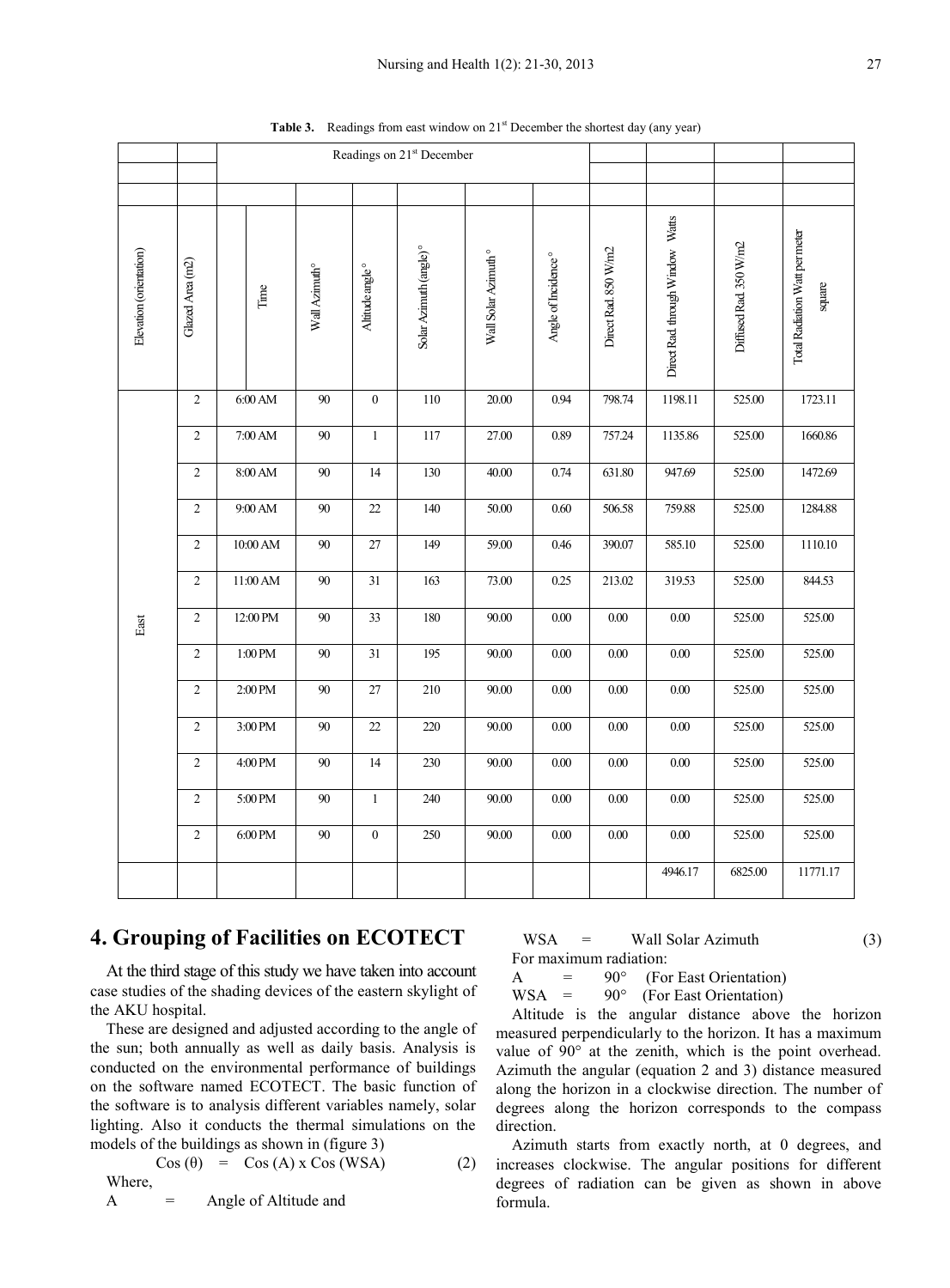

**Figure 5.** analysis on ECOTECT

## **4.1. Applied Analysis on Ambulatory ward: Thermal Analysis**

There are a number of approaches for zoning that can be applied to Hospital building when performing thermal analysis these are,

Firstly, a thermal zone represents an enclosed space within which the air is free to flow around and whose thermal conditions are relatively consistent. In most cases, any room that can be closed off with a door would be a separate zone.

Sometimes temperatures in different parts of large spaces can vary. In these cases, the space can be divided into a number of smaller zones with adjoining elements defined as voids. This way heat is free to flow between the zones, but their thermal characteristics can be analysed individually.

Also, adjacent utility spaces such as store rooms, toilets and corridors can often be grouped together into the one zone. This is because the exact temperature of each utility space is seldom of interest, but their action as a thermal buffer between other zones may be important.

In (Figure4) ECOTECT is used for shading and lighting calculations, the division of zones is not as important and they can be used as layers to separate objects and functions. However, thermal and acoustic calculations require very specific zoning based on the above rules. The building is

assumed to be unoccupied and there is no air-conditioning system in operation at this time of analysis.

#### 4. 1.1. Thermal Analysis on ECOTECT Model

A model created for thermal analysis is geometrically simplified since the relevant attributes here are the thermo-physical properties; such as U-values and thermal admittance values. In the Computer Program ECOTECT if model of the building for the thermal calculation then it is also important to decide how to divide the building into appropriate zones, as shown in figure two a.

Since the objective here is to identify the mechanisms by which sun light impacts human health and performance and review the literature linking daylight with health outcomes in Pakistan healthcare settings. Hence in figure two The 3D Model structure is initially created in AutoCAD from measurements of the building. The user of the Ecotect has to be careful during the creation of layers for different elements of the building; such as walls, roofs, balconies, windows, and doors; for the layers creation might manipulate different features when exported to Ecotect, as shows in (Figure4).

Nevertheless, the model exported from AutoCAD is manipulated in Ecotect so as to assign the different elements their respective characteristics and properties. The type of modelling used has to be compatible with the analysis performed. For example, solar shading and lighting analysis requires a model that contains all the necessary geometric information whereas a different type of model is needed for thermal simulations, as shown in (Figure 5).

#### **4.2. Grouping of Facilities on ECOTECT**

At the third stage of this study we have taken into account case studies of the shading devices of the eastern skylight of the AKU hospital. These are designed and adjusted according to the angle of the sun; both annually as well as daily basis. Analysis is conducted on the environmental performance of buildings on the software named ECOTECT. The basic function of the software is to analysis different variables namely, solar lighting. Also it conducts the thermal simulations on the models of the buildings as shown in (figure 5)

#### **4.3. Vitamin Implications**

<u>.</u>

There is Evidence Based Design (EBD is the deliberate attempt to base the building typological decisions on the Best Available Evidence with a universal design achieving the best possible outcomes for the surgery day rehabilitation space[1\)](#page-8-0) that light is critical to human functioning and can be extremely beneficial to patients as well as staff in healthcare settings. Adequate lighting conditions are essential for performance of visual tasks by staff in hospitals, and poor lighting conditions can result in errors.

<sup>&</sup>lt;sup>1</sup> Definition of 'Evidence-Based Design (EBD )' (Roger Ulrich)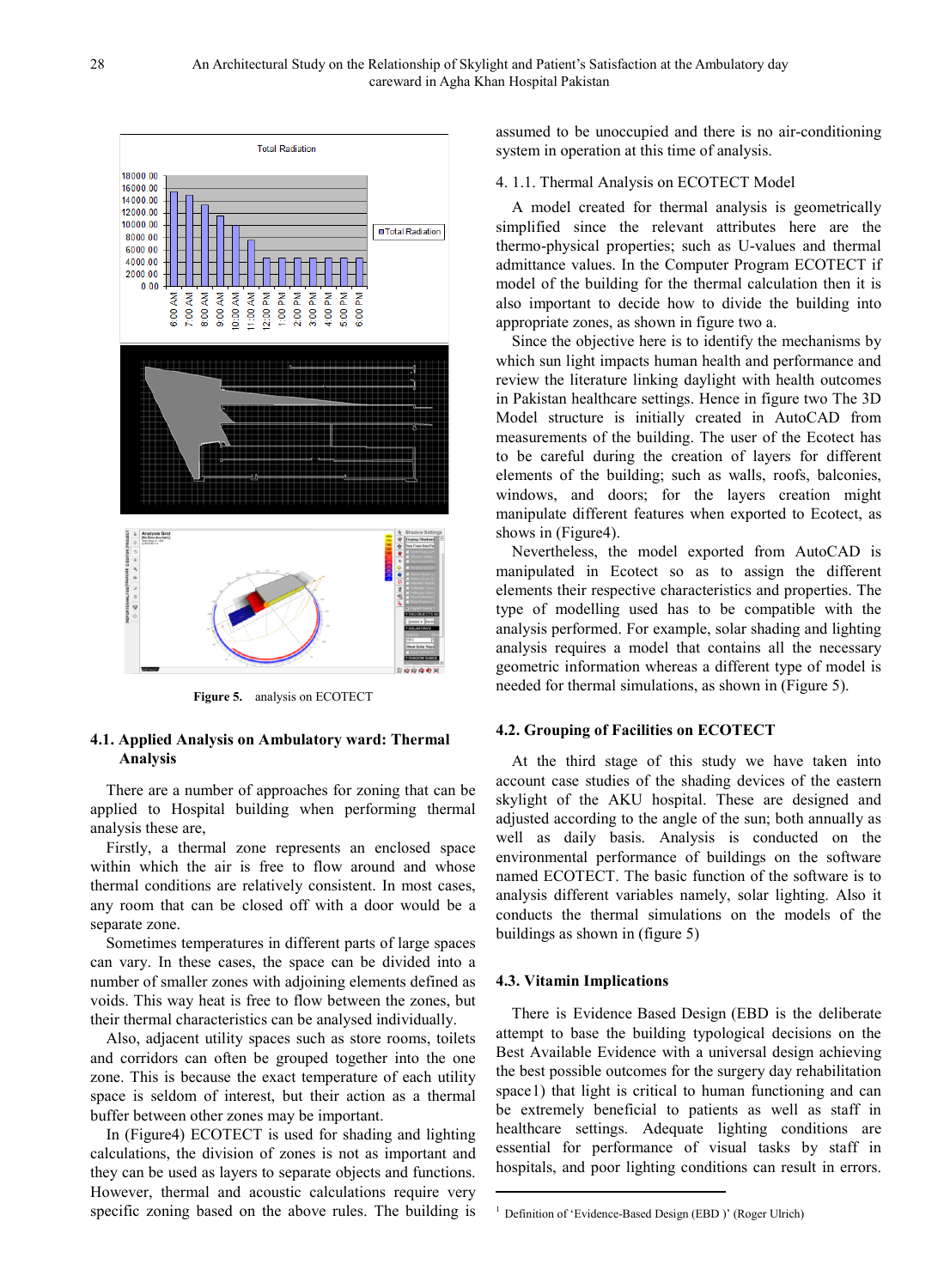In this regard is that lighting levels preferred by people are significantly higher than "today's indoor lighting standards and correspond to levels where biological stimulation can occur" [2]. They suggest that "biological lighting needs of humans are different from visual lighting needs, and lack of adequate light for provisions for controlling biological stimulation can lead to health and performance glare and temperature".

Sunlight Exposure (full body exposure)\* 3,000 – 20,000 IU

| Salmon (3.5 oz. of fresh, wild salmon) $600 - 1,000$ IU |                |
|---------------------------------------------------------|----------------|
| Salmon (3.5 oz. of fresh, farmed salmon)                | $100 - 250$ IU |
| Fortified Whole Milk, 8-oz. glass**                     | 100 IU         |
| Fortified Multi-vitamin                                 | 400 IU         |
|                                                         |                |

Source: [8]

\* Sun exposure to the arms and legs for 10-15 minutes. Th amount of vitamin D produced depends on the intensity of the UVB in the sun and many other factors. Darker-skinned individuals may need 5-10 times more exposure than a fair-skinned person to make the same amount of vitamin D. In northern climates sunlight is too weak in parts of the year to make any vitamin  $D - a$  period referred to as 'Vitamin D Winter'.

\*\* Vitamin D is supplemented into milk. It doesn't occur naturally in milk.



**Figure 6.** The horizontal scale shows the month, and the curve represents the about of hours. The latitude for Karachi is 24°53'N shown in red line



**Figure 7.** the window design one feet by 3 feet.

<span id="page-8-0"></span>The above chart represents the amount of sun required for the Vitamin production. Hence the about chart shows

latitude with respect to the country and the location on the globe, Karachi is located at 24.5 latitude hence, it require 1.6 hours of direct sun light radiation for the production of sufficient Vitamin E.

#### **4.4. Analysis Target and Reliability verification**

In the above picture the ration penetration from the east window of Agha Khan is analysed, The East side window design shows the angle at which the sun light penetrates to let in the sun light which is two hours of exposure on 21st June.

The main Objective was to identify the mechanisms by which sun light impacts human health and performance and review the literature linking daylight with health outcomes in Pakistan healthcare settings.



Figure 8a: Ecotect stimulation for the angled window design, Patient Environments Design Background and Objectives

Figure 8b: AKU web bank picture showing the patient and staff alertness level and the sun light through a window

Figure 8c: The window design picture, used after the permission of AKU. (The approval was granted by the privacy ombudsman for the research at AKU public affairs department) Incharge: Dhunmai Cowasjee AKU

## **5. Conclusion**

The data is collected by conducting an in-depth interview, with a set of patients at the AKU hospital, regarding the healing acceleration. Results from the surveys with nurses about patient accelerated healing through the presence of windows and skylight; and the replies for betterment in sleep and mood satisfaction are then compared with quantity of satisfactory UV light. Conclusively, it was found that for the shortest day readings on 21st December which was mood satisfying was recorded to be 11,771.17 total amount of Radiation Watt per meter square.